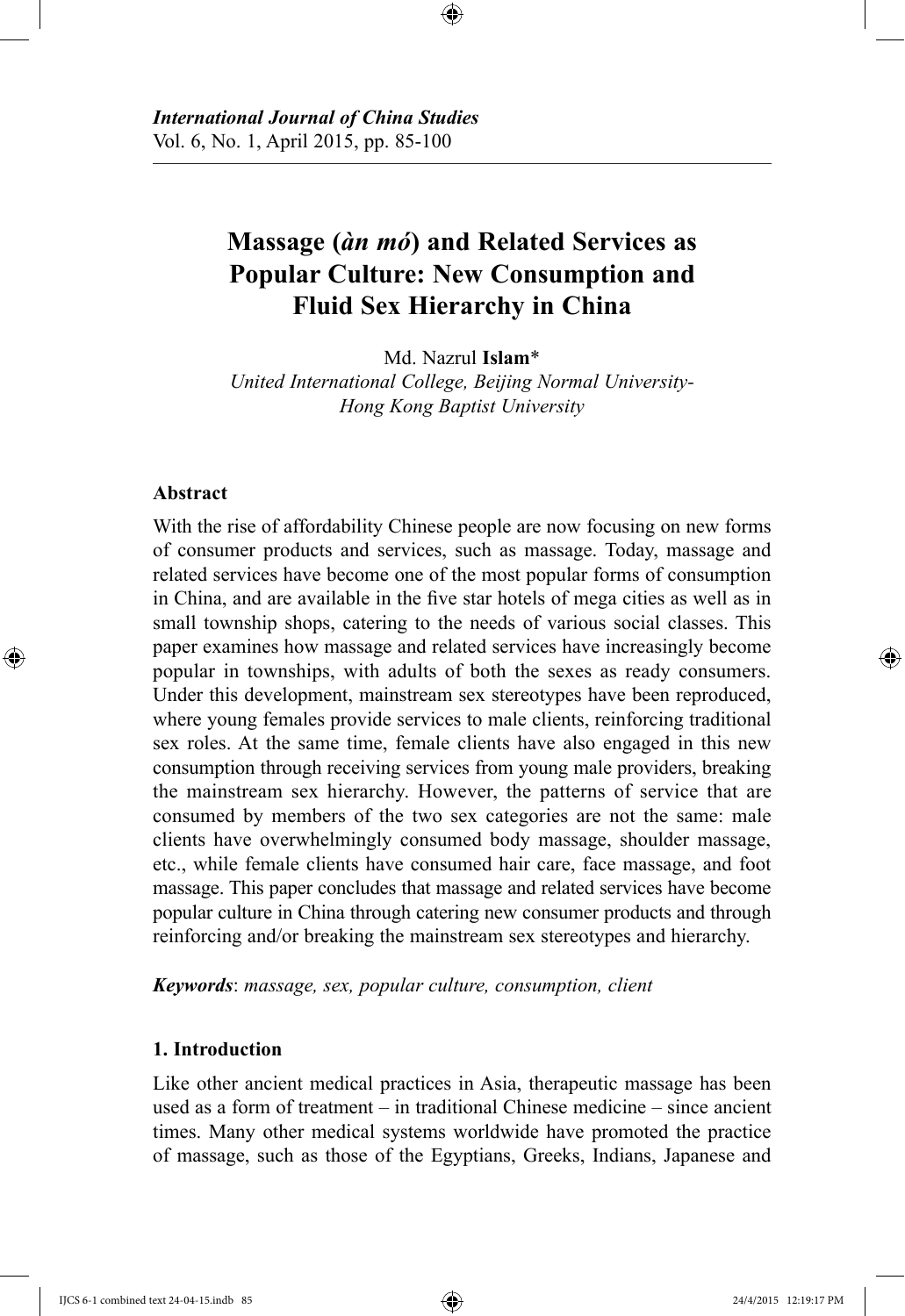Romans, for therapeutic reasons (Cavaye, 2012: 43). Late 19th and early 20th century massage literatures reveal that massage was practised by doctors and nurses as an "orthodox medical therapy" (Goldstone, 2000: 69). However, massage achieved its modern therapeutic form from the hand of Pehr Henrik Ling, a late 18th to mid-19th century Swedish physical therapist who used massage in association with exercises and specific movements such as medical-gymnastics (Holey and Cook 2003). As a continuation of this development, massage had become an acceptable medical therapy by the early 20th century "when the focus of care moved to biological sciences" (Cavaye, 2012: 43; Saks, 2005). The Chinese medical classic *Huang Di Nei Jing* (the Medical Classic of the Yellow Emperor) discusses the development and importance of massage as a therapeutic method (*Huang Di Nei Jing*, 2009: 271-72). According to the *Huang Di Nei Jing*, massage originated in central China, in relation to the patterns of disease. The text denotes that the landscape in central China is "flat and damp, and living things are produced in abundance" by heaven and earth, and people eat a "wide variety of foods" and are not "overworked" (*Huang Di Nei Jing*, 2009: 272). All these characteristics are related to their disease patterns, such as common atrophy, chills and fever, and massage is considered suitable to treat these diseases (*ibid*.). Today, massage is no longer the mainstream healing method to treat chills or fever for the Chinese people. With the rise of globalization and rapid economic development, massage has been transformed into a new form of consumer product.

This study examines to what extent massage and related services have become popular consumer products in contemporary China. What are the driving forces behind this development? Can such development be called popular culture? To what extent are sex stereotypes involved in this development? And finally, under what circumstances does the development of massage and related services make the existing sex hierarchy more fluid?

The development of massage in various parts of the world could be seen as an outcome of gender bias, as "sexuality or sexual stigma" associated with prostitution and sex work (LaPointe, 2000: 1), health rejuvenation, a rise in sub-health conditions, and a rise in the number and interest in relaxation therapies, etc., with male clients consuming the services of female service providers. However, I understand the development of massage and related services in contemporary China to be caused by the rise of "self-centred consumer capitalism", apart from the above causative factors. One of the major theoretical frameworks used in this study is that of "consumptive capitalism", which was introduced by Paul Heelas. In his latest volume Paul Heelas claims that new age spiritual movements are simply a product of selfcentred consumer capitalism (Heelas, 2008). The development of massage in China is a part of self-centred consumer capitalism and has been promoted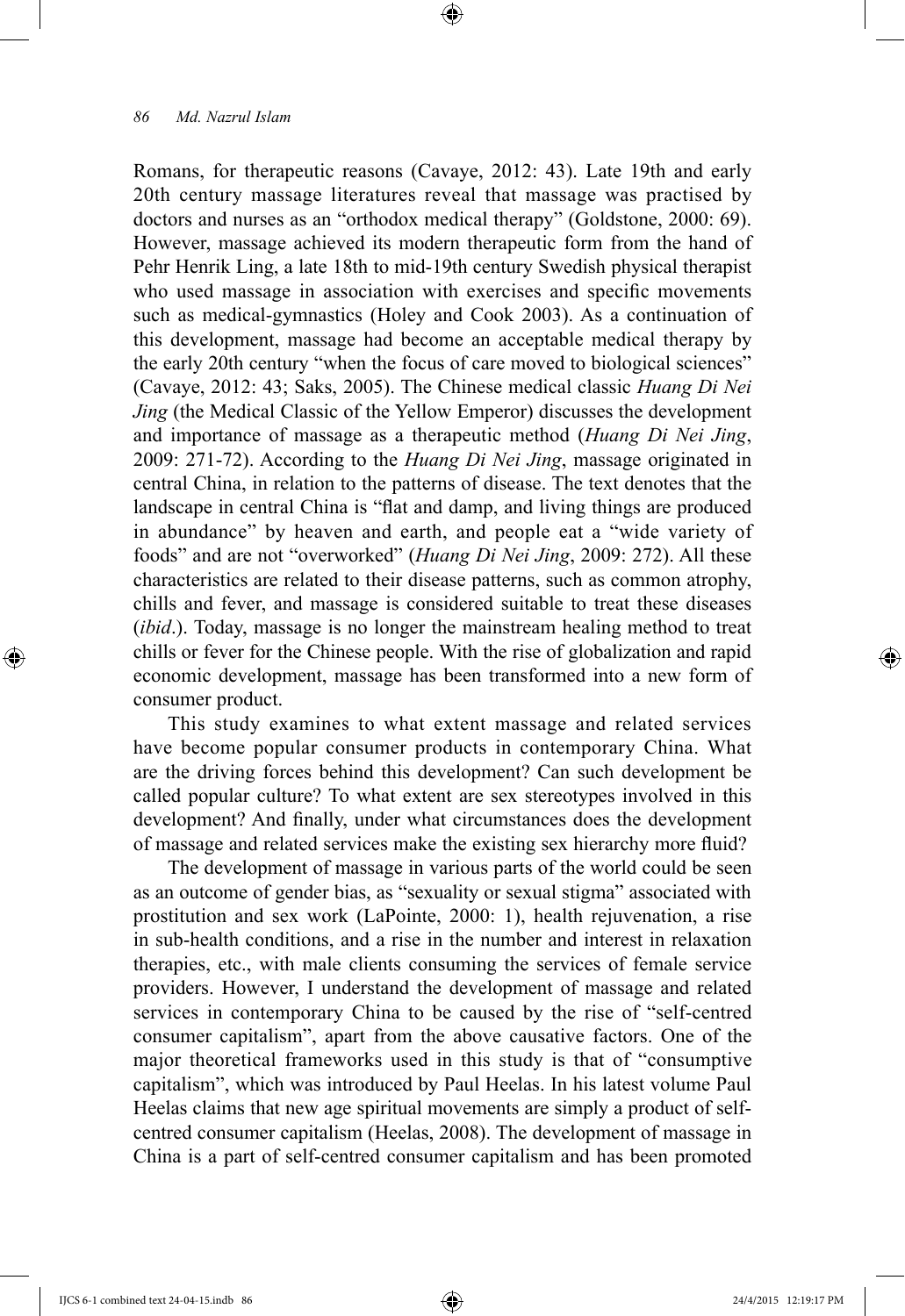by the private sector and supported by the government. The emerging middle class in China have taken on an array of technical, management and professional occupations that demand not only their skills but also long hours of commitment on the job. The result has been that many suffer from burnout syndrome at both mental and physical levels (Islam, 2012). Massage and related services are consumed by the middle classes for physical and mental relaxation, rejuvenation, stress reduction and relief from physical pain. The touching of the body of members of the opposite sex may also be seen as an important motivation behind this development, as clients and service providers are usually of the opposite sex.

#### **2. Research background**

This research is based on fieldwork. The fieldwork was conducted in Tanjiawan Township of Zhuhai City, Guangdong Province, the People's Republic of China. Tangjiawan Township is located at the north of Xiangzhou District in Zhuhai City, and has a total population of 100,000, among which 29,000 people are permanent residents. With an area of 130 square kilometres, Tangjiawan faces Zhongshan City to the north and is composed of three parts: Tangjia, Jingding and Qi'ao. The survey and participant observation were conducted mainly in the Tangjiawan market area and included places such as Tangjiawan Ying-Wu Hair Salon, XinLi Lu Hair Salon, JuLong FaYi, ShangYi Hair Salon, YanZi Foot Massage, Jie Mei Bao Jian Zhongxin, Dragon Union Foot Massage Center, and Dragon Union Hair Salon. Dragon Union Foot Massage Center and Dragon Union Hair Salon are located within the same complex with common ownership but different operations.

There are 18 massage and related service centres in Tangjiawan market (an area of approximately one square kilometre): 4 massage centres, 9 salons, 4 beauty parlours and 1 spa. The massage service centres provide a range of services such as body massage (*quán shēn àn mó*); various forms of Chinese and herbal medicine foot treatment (*zú bù àn mó*), including Chinese medicine foot treatment, Tibetan medicine foot treatment, foot treatment for kidney health, hot spring foot massage, foot massage for beriberi, cupping, etc. Salons also offer a broad spectrum of services including hair wash with head and shoulders massage, Thai hair wash  $+$  ginger juice  $+$  face wash, Thai hair wash + water therapy + face wash, Thai hair wash + ice therapy, face therapy (to take away blackheads, and to moisturize and apply whitening mask), fire treatment, haircuts, and non-professional head and shoulder massage and massage for whole body. Beauty parlours provide services such as face therapy, massage for back, arm, hand, and shoulder, and face massage.

Data were collected in July 2010 and January-February 2011. Primary data collection techniques employed in this study were survey with structured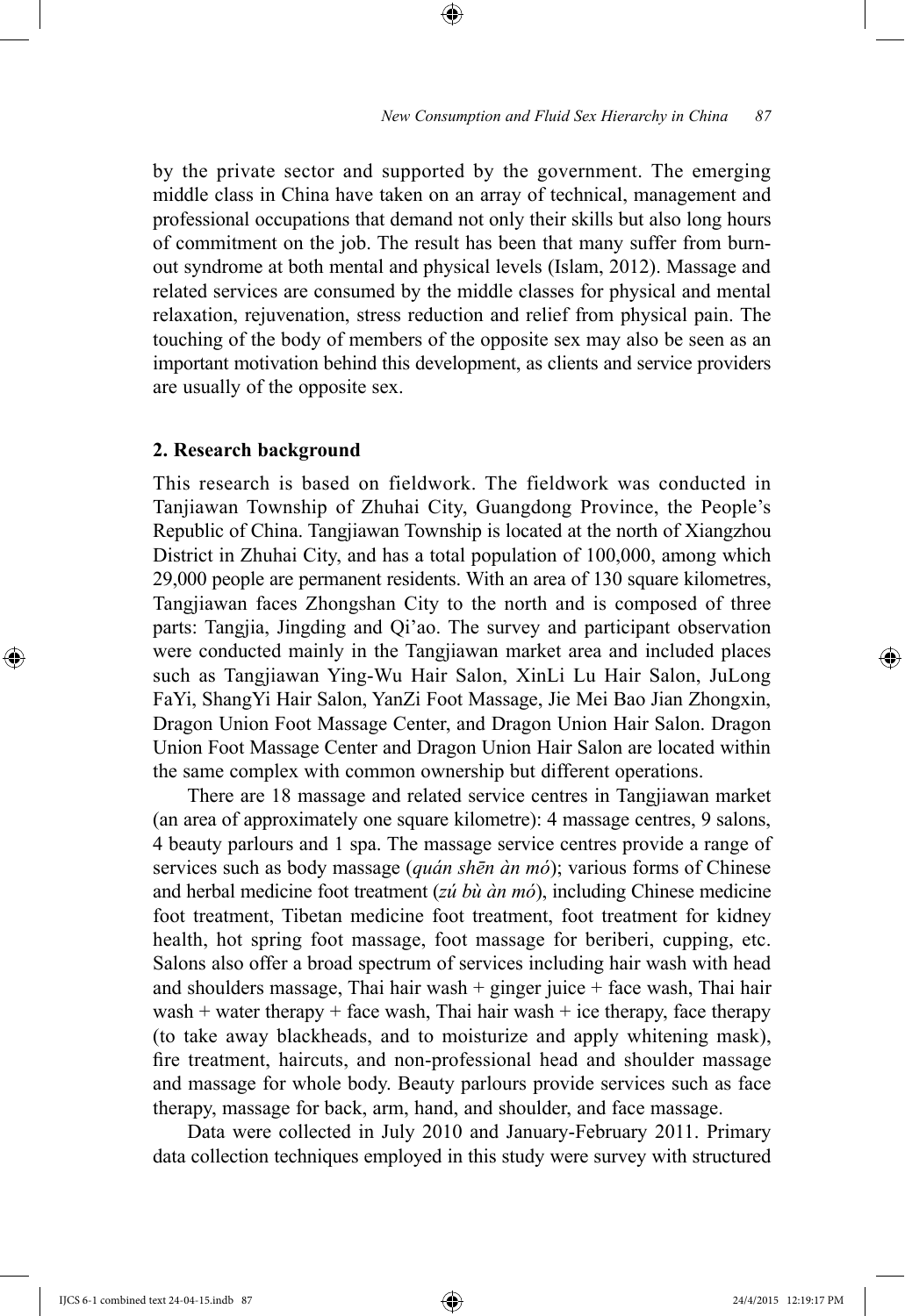questionnaire and participant observation. There were two types of sample: clients who had consumed massage and related services, and service providers. The total number of the sample was  $100 - 50$  clients and 50 service providers. The sample was chosen through a simple random sampling method. Majority of the samples were found from Ying-Wu Hair Salon, XinLi Lu Hair Salon, JuLong FaYi, ShangYi Hair Salon, YanZi Foot Massage, Jie Mei Bao Jian Zhongxin, and Dragon Union Hair Salon. Remaining samples were found from other institutions providing similar services in Tangjiawan market. This paper also includes some data based on the personal experience of the researcher during participant observation.

Of those clients and service providers surveyed in Tangjiawan market, all the service providers were migrant workers with relatively low education whereas the majority of the clients came from Guangdong Province and had higher educational backgrounds than the service providers. The majority of the service providers came from the neighbouring provinces, such as Hunan, Jiangxi, and Guangxi Zhuang Autonomous Region, and this exemplifies the relatively higher economic development of Guangdong Province. Table 1 will help the reader to get a comprehensive picture of the socioeconomic background of the clients and service providers I surveyed.

# **3. Massage as Popular Culture in China**

Popular culture generally refers to mass culture or mainstream culture made popular by the media for mass consumption. Popular culture is not static and constantly changes over time and circumstances. Contemporary popular culture has no boundary and is always hanging, and this makes popular culture a random collection or clutter. Raymond Betts has perceived contemporary popular culture as about "seeing things", "about buying and having", and/or "about being distracted and entertained" (Betts, 2013: viii). Robert Hewison defines popular culture as "collage culture", with some forms of popular culture invisible or random (Hewison, 1986).

Over the decades, numerous and diverse forms of popular culture have been developed in Asia. The Chinese media author Anthony Fung has categorized Asian popular culture in his recent volume into four categories: most forms are mainly connected to the global production process; a few "culturally indigenous forms" distinguish themselves and "stand out in the global market"; many hybrid forms "lie within the continuum of global-local production and circulation networks"; and finally there are some "elaborate cultural forms and products that can be converted to something global for certain situations" (Fung, 2013: 1-2).

Popular culture has been described in mainstream literature as "massproduced images changing their forms in seconds, popping up as advertise-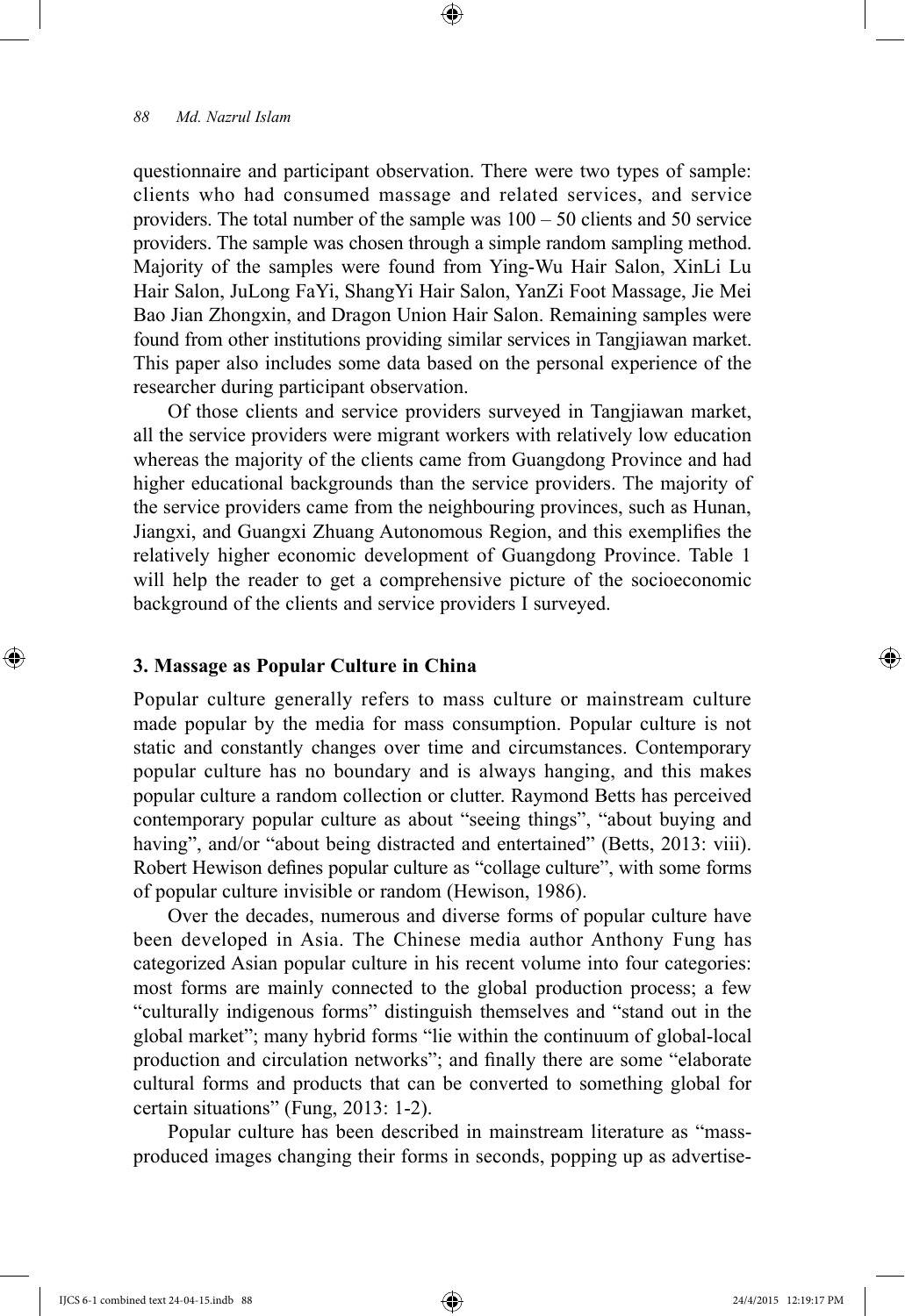| <b>Background Indicator</b> |                                                                                    | Clients<br>$(n = 50)$ | Service Providers<br>$(n = 50)$ |
|-----------------------------|------------------------------------------------------------------------------------|-----------------------|---------------------------------|
|                             | College/University                                                                 | 50                    | 6                               |
| Education                   | Middle school <sup>1</sup> or lower                                                | 24                    | 70                              |
|                             | Other forms or levels of<br>formal education                                       | 26                    | 24                              |
|                             | Zhuhai City                                                                        | 18                    | Nil                             |
| Residence or<br>home town   | Other cities, impoverished<br>towns or countryside of<br><b>Guangdong Province</b> | 50                    | 34                              |
|                             | Neighbouring provinces                                                             | 32                    | 66                              |
| Monthly income              | RMB 3000 or below                                                                  | 46                    | 66                              |
|                             | RMB 5000 or above                                                                  | 10                    | 6                               |
|                             | Income levels between<br>RMB3000 and RMB5000                                       | Unknown               | 28                              |
| Age                         | 30 or below 30 years                                                               | 44                    | 78                              |
|                             | Above 30 years of age                                                              | 56                    | 22                              |
| <b>Sex</b>                  | Male                                                                               | 56                    | 22                              |
|                             | Female                                                                             | 44                    | 78                              |
| Marital status              | Married                                                                            | 66                    | 38                              |
|                             | Single                                                                             | 32                    | 62                              |
|                             | Unknown                                                                            | $\overline{2}$        | Nil                             |

Table 1 Population Characteristics of Clients and Service Providers (percentage)

ments" on television, computer monitor, i-pad and i-phone screen, and others. Mega-malls to cyberspace, automobiles to movies, tourist destination to airports, Walt Disney to theme park, all venues and arenas are included in this fray (Betts, 2013: viii). China is not an exception, as it is the country in which the world's largest number of online users, as well as many automobiles users and airport users, live – partly because she has the world's largest population.

Some scholars see popular culture as revolutionary, and the revolution "takes place primarily in the global commodity market as a deviant byproduct of the mass consumer culture" (Bowman, 2013: 45; Kato, 2007: 2). The rise of massage as popular culture, particularly in China, is a relatively new phenomenon that symbolizes a new form of revolutionary consumerism under which many people consume massage and related services.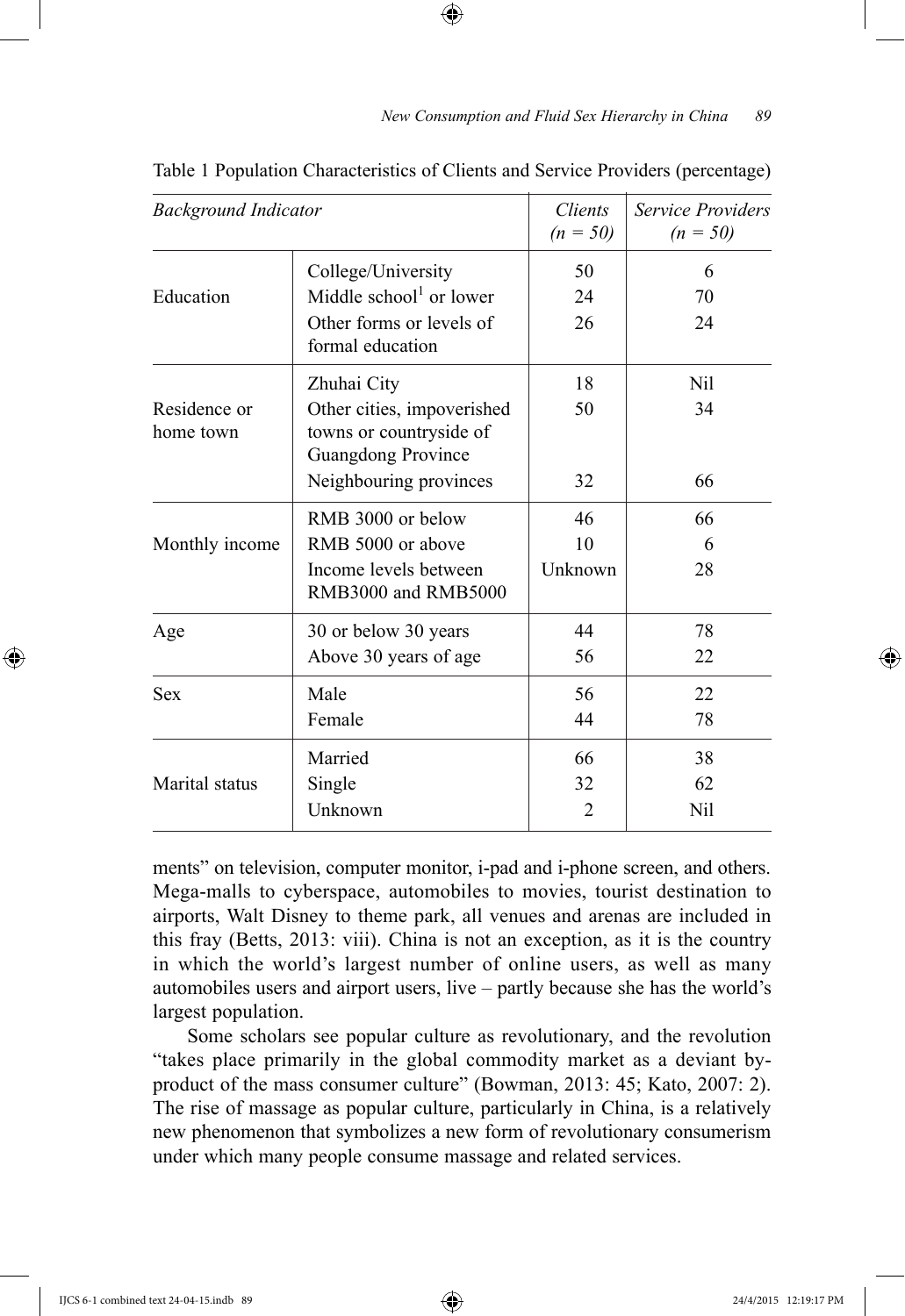# **4. Contamination and Consumer Capitalism**

Popular culture is often criticized by various non-mainstream groups that deem popular culture to be superficial, consumerist and corrupted. The shift of massage from a medicated therapeutic method to a product for relaxation and rejuvenation in contemporary China represents a new form of consumerism. Over the last two decades, there has been a "massive expansion of consumption in China", clearly represented by the development of niche markets not only for luxury goods but also for food, recreation, health products, personal products, healthcare, pharmaceuticals, etc. (Ciochetto, 2011: 92). Consumption has been defined in mainstream literature as "the process by which consumer goods and services are created, bought, and used" (McCracken, 1990: xi); and as an "historic artifact" which has resulted from many years of "profound social, economic, and cultural change" (*ibid*.: 3). In the modern world, "culture and consumption have an unprecedented relationship" (*ibid*.: xi). China is not an exception: "consumption has to be seen as a fundamental component of contemporary Chinese cultural practices" (Latham, 2006: 231). Several decades of economic reform since the 1980s in China have successfully transformed the nature of contemporary "Chinese capitalism" and have created a new consumer market directly linked to "globalization and transnational cultural interaction" (ibid: 231-33). This makes Chinese consumerism associated with "urban popular culture" (Evans, 2006: 183-84). Indeed, a large portion of contemporary Chinese consumers are the inhabitants of urban areas, while the rural population still lags behind in participating or sharing the cake brought by globalization and economic reform. However, the nature of consumption in China is also "constantly changing itself" and "constantly participating in other areas of cultural change" (Latham, 2006: 232).

Historically, however, massage techniques have been used as one of the foundations of Chinese medical theory and practice. Various techniques, such as moving the body's protective *qi* by pressing, kneading, pinching, rubbing, tapping, and brushing areas between the joints, and using the thumbs, fingertips, and knuckles, etc. are used in massage therapies. After the communist revolution and formation of the Peoples Republic of China (PRC) in 1949, massage became a popular practice, "whereas 'tuina' refers to the medicalized therapeutic massage" that has eventually become a part of the curriculum in the schools of Traditional Chinese Medicine. Although *Tuina* was generally taught through the apprenticeship education system and some practitioners still learn through direct transmission from a family lineage or apprentice master, various educational institutions accredited by the relevant authority in China offer more institutionalized and professional Tuina courses for their students (Zhan, 2013: 327) .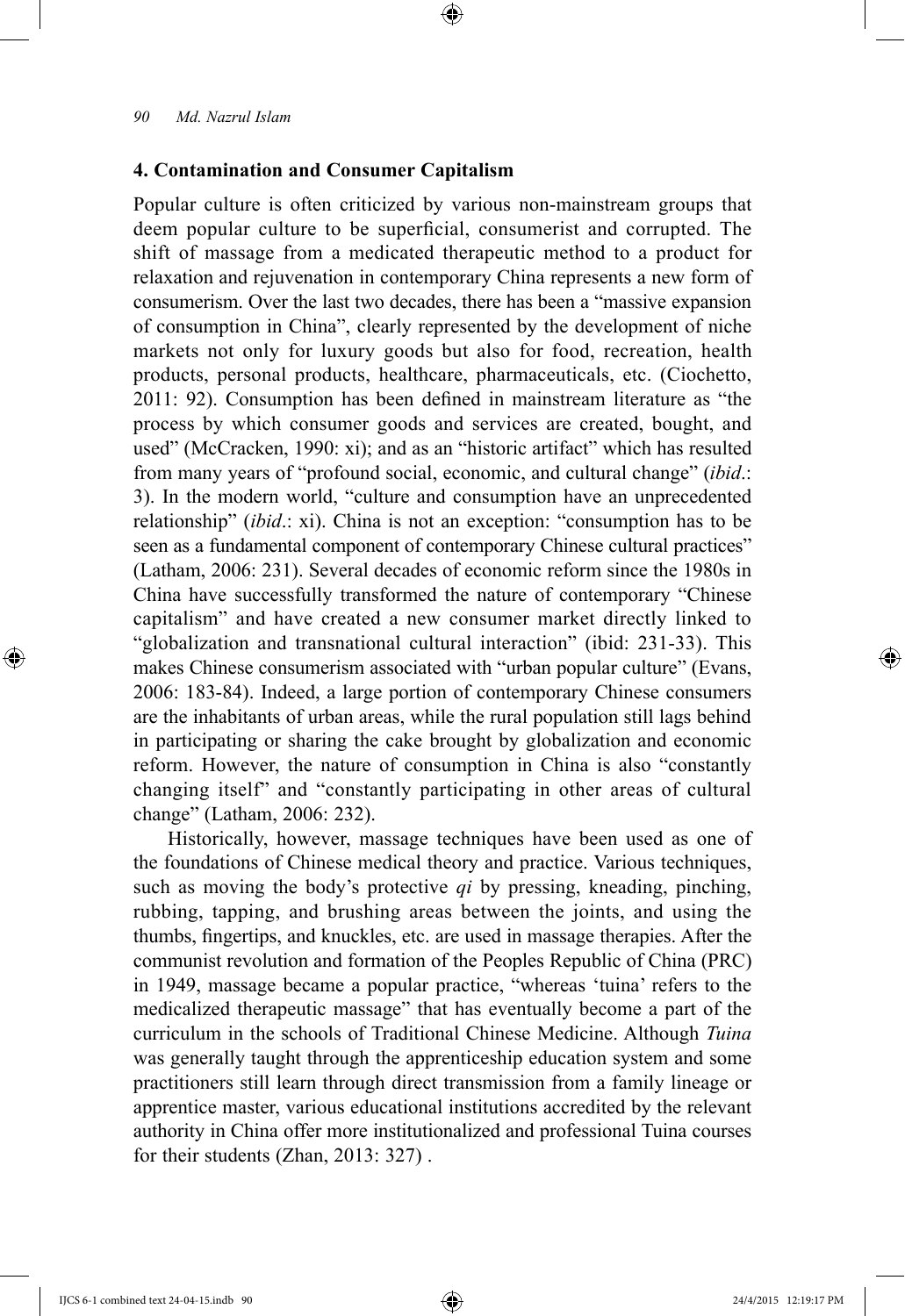Today, Tuina and other forms of massage therapies such as foot massage, head massage, shoulder massage, leg massage, foot trimming, hand trimming, Thai massage, Tibetan massage, etc., can be found from mega-mall to small streets in China. All, or most all, of the three to five star hotels in various cities in China offer a large selection of massage choices, from full body massage of various kinds to different kinds of foot massage, and everything in between (Herzberg and Herzberg, 2011: 61). Advertisements for every kind of imaginable massage therapy can be found in the hotel lobby or just next to the front desk. In recent years, massage services are provided by blind people, and there are more than 40,000 professionally qualified blind masseurs providing services in hospitals, clinics and hotels across China (Yu, 2003). The China Disabled Persons' Federation launched a nation-wide project in 1997, which aims to nurture a healthy market for massage by blind people by setting up a system involving training, exams for professional qualifications and registration of clinics (*ibid*.).

Various forms of massage have been developed and used in China as therapeutic methods to heal diseases. They are provided by trained and/or skilled professionals. Medication and health needs were the key reasons for offering and receiving massage therapies in the past. However, massage has been transformed into a product for relaxation and rejuvenation, and beauty products in contemporary China are offered by unskilled providers and serve the purpose of profit within unregulated consumer capitalism. Such change is linked with the change of other socio-economic and cultural factors, such as the growing possibility for accumulation of disposable income among urban citizens, the marginalization of rural areas from which most of the massage service providers come, the inspiration for an increased fluid sex boundary according to Western norms and values, etc. Massage services are offered in small townships of contemporary China such as Tangjiawan by providers without significant training backgrounds. Statistics from my survey reveal that many massage providers are unskilled migrant workers who choose this profession to make a living, as it is easy to get a job in the massage industry. Of those service providers surveyed, 44 per cent chose the job to make a living and because it is easy to gain skill in massage. Others chose this profession for various other reasons, including personal fascination, the chance to meet different types of people, higher income, etc. A majority of them had gained their skill either through observing workmates or through short-term (not longer than a week) training organized by the employers. Only 42 per cent of those surveyed had gone to a training school to gain professional skills, though none of them were graduates from a Chinese Medicine university or college.

There is clear paradox between perception and reality among clients and service providers about the need for professional training for massage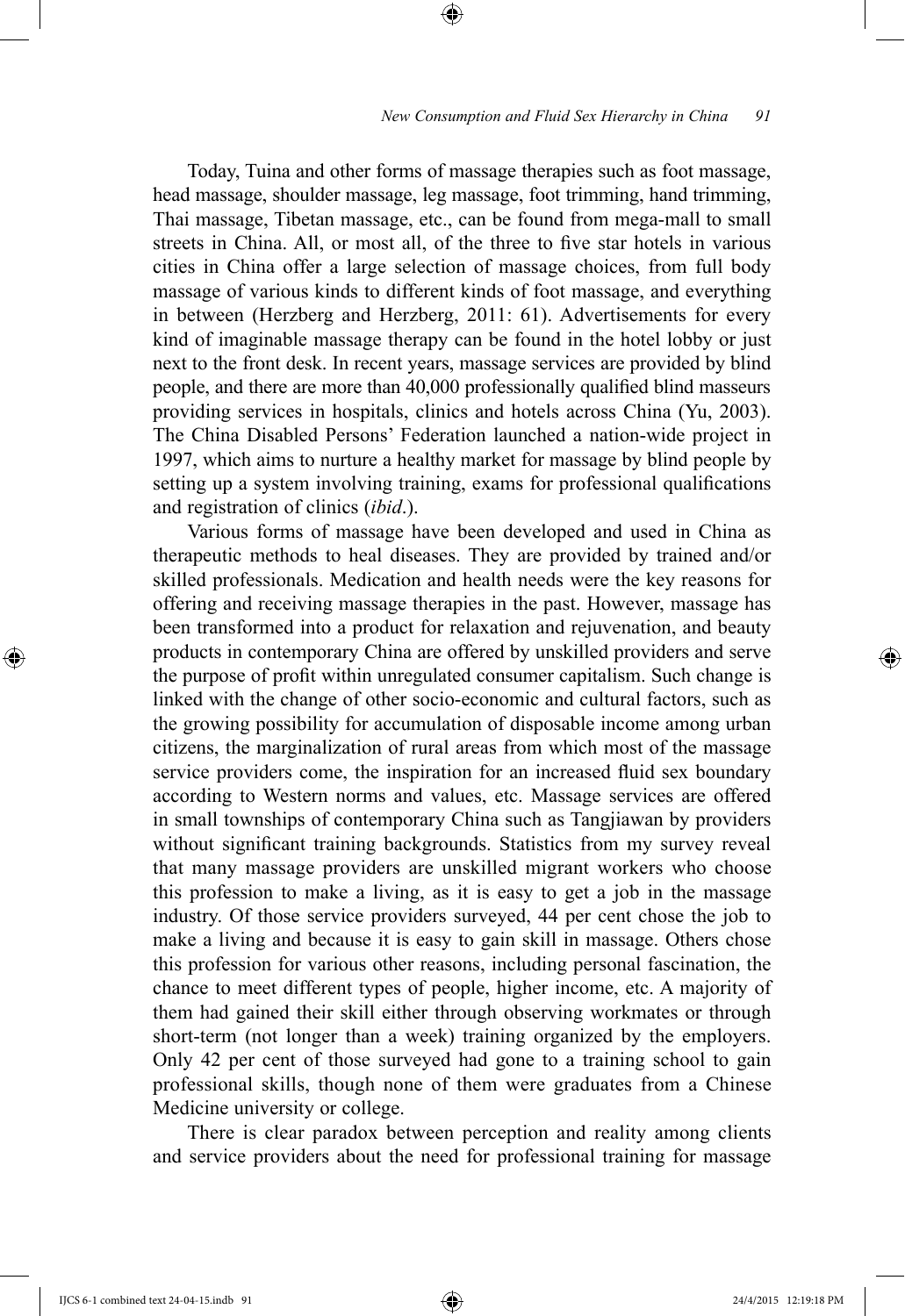services. Both clients and service providers acknowledge the importance of training and skill for providing massage. However, the vast majority of clients do not have any idea about the professional qualifications of their service providers. Many of them simply do not care, as long as their service providers can satisfy their needs.

# **5. Case: Dragon Union Foot Massage Center**

Dragon Union Foot Massage Center is one of the biggest and most popular massage centres in Tangjiawan market. There were 37 massage service providers – in total, 35 females and 2 males – on duty during our visit in July 2010. The centre provides services that include foot massage and body massage, KTV, brothel, etc. Working hours start at 11:30 a.m. and continue until 3:00 a.m. in the late night, although the busiest period starts after about 8:00 p.m. The foot massage centre provides membership cards that can be purchased for RMB60, with a validity period of six months and which can be renewed. A member can enjoy a discount of about 30 per cent for ordinary foot massage. Dragon Union foot massage centre also offers various packages – Package A costs RMB108 and includes whole body (including planters) massage (60 minutes) plus back care with milk bath salts (60 minutes) that enhance body resistance, relieve muscle stress and promote rejuvenation. Package B costs RMB98 and includes whole body care with milk bath salts (90 minutes), which effectively improve skin problems caused by the polluted environment.2 Relaxed skin, prevention of bacteria, enhancement of permeability of capillaries, and healthy, naturally white and perfect skin are advertised in the materials and flyers distributed by the foot massage centre. The centre also provides foot washing and massage with Tibetan medicine, planters moving cupping, skin scraping with oil essence for leg nerves, etc.<sup>3</sup>

Miss Huang<sup>4</sup> from the Dragon Union Hair Salon offered me a hair wash during participant observation. She was in her early twenties and had been

Figures 1 and 2 Advertisement Pictures of Dragon Union Foot Massage Center



Source: These photos of a flyer distributed by the Dragon Union Foot Massage Center were taken by the author.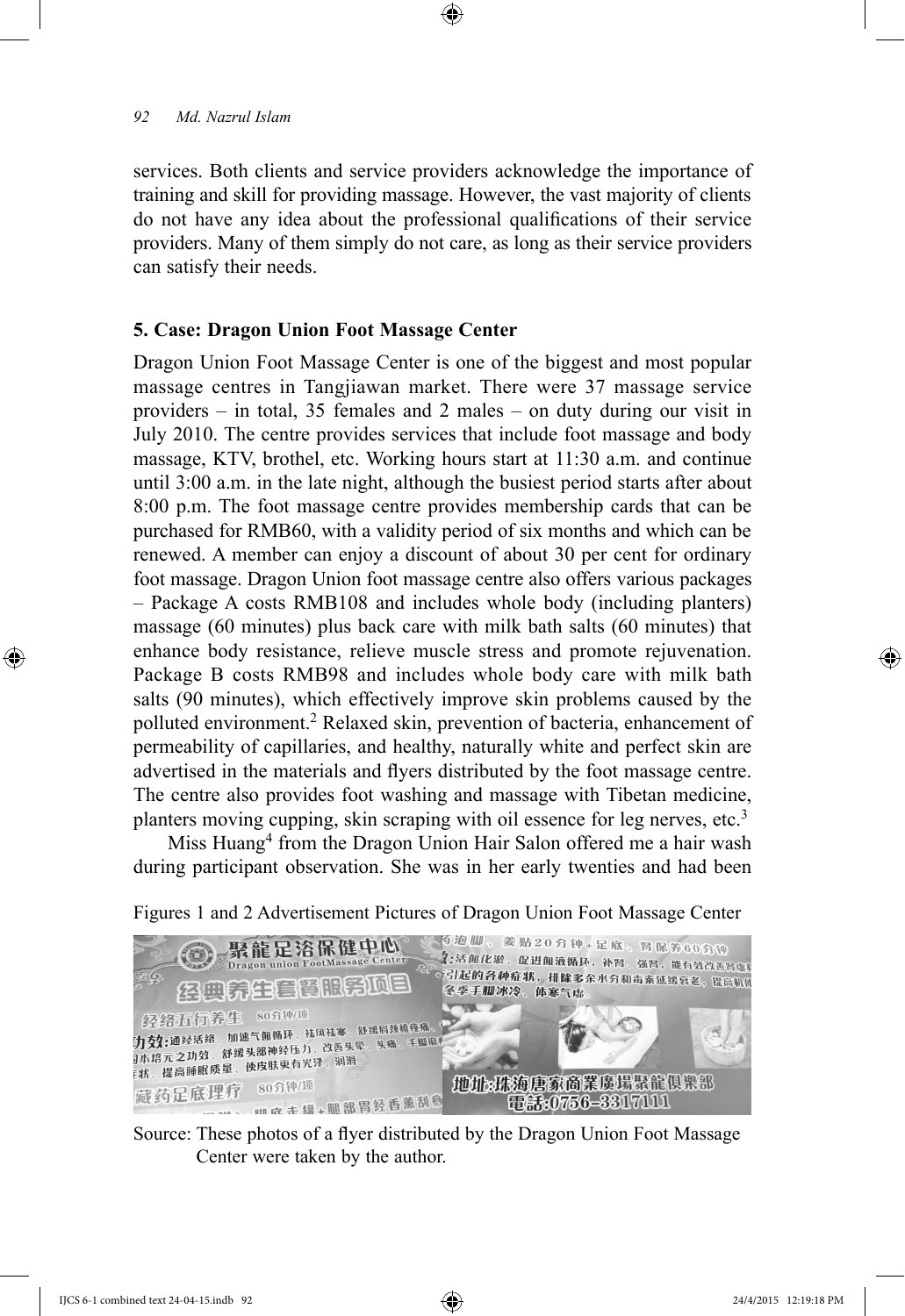working in this profession for three months. She left her two year old daughter under the supervision of her mother in the countryside near Zhanjiang City, an impoverished area of Guangdong Province. Her husband had disappeared for a year and there was no other wage earner in the family. She had completed middle-school education before entering the job market. She found it easier to gain skill in hair washing and head massage and so got this job. She learned the skill from her co-workers, who had been working longer than she had. She hoped she could quit this job as soon as she could find another job, although her income washing hair would be higher than other jobs she might find. However, her employer gave her a basic salary which was very low – the rest of her income depended on the number of clients she could entertain.

There is a common tendency among workers to entertain as many clients as possible to boost their income and that presents them with a potential health risk, because of the long working hours. The average turnover in this profession is very high. Of those service providers surveyed, the majority had been working in this profession for a relatively short period – less than three years – and only a little more than a quarter of them had been working for more than five years. However, more than half of the service providers preferred to continue in this profession, as decisions to do so depend on various other factors such as availability of expected job, working satisfaction, job location and income. Most of the service providers encountered common challenges, such as that of entertaining a larger number of clients (an average of ten clients each day), that many clients were too demanding and that it was difficult to satisfy the diverse needs of the clients, that of a harsh working environment, etc. Service providers also encountered occupational health risks, including tiredness, pain in their fingers, unexpected body contact with the clients, etc. As no health insurance or protective mechanism is available for the service providers, they have to silently tolerate all these circumstances. Most of these shops do not buy health insurance for the workers, and so occupational health risk is a potential challenge. The suggestions the workers made to improve the situation were: arrangement of professional training by the employers; use of better consumable products such as massage oil, cream, wash shampoo, etc.; improvement of the monitoring system by the government and other regulatory agencies; the ensuring of licensing; and the development of a better quality control mechanism. Many shops offered unauthorized massage services and their businesses were not regulated by the governing agencies. We did not find any shop during our participant observation which could provide us with an invoice (tax slip) for the payment we made for their services, simply because they were not authorized to issue any invoice.

The rise of consumer capitalism under the development of massage and related services in China is another key break to understand this new consumption. Those clients surveyed in this study had consumed one or more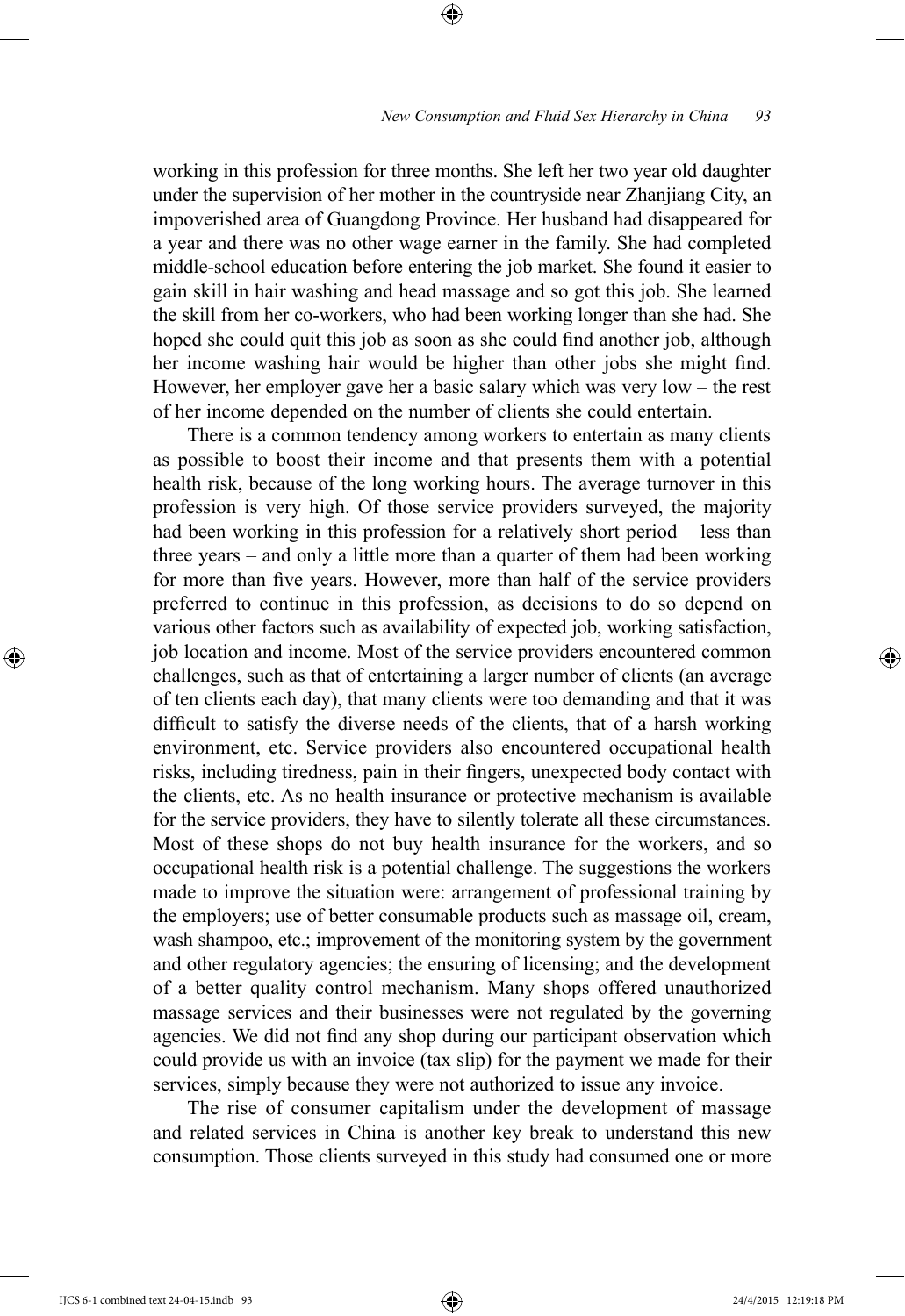

Figures 3 and 4 Billboards Advertising Massage and Related Services

Sources: Photos were taken by the author from billboards hang on in various location of Tangjiawan market area.

of three categories of services. The largest group had consumed various forms of massages such as body massage, foot massage, shoulder massage, etc., the second largest group had consumed hair related services and these included hair wash, hair design and hair care, and the third largest group had consumed face related services such as face wash and facial beauty. Most of the clients who receive hair related services do so in association with finger, hand and body massage. For example, at the Dragon Union Hair Salon we were also offered hand, finger, and shoulder massage after hair wash with shampoo. This is commonly included in the hair wash package, although it is all called *xǐ tóu*   $f\hat{a}$  in Chinese (hair wash with shampoo).<sup>5</sup>

Most of the clients at the Dragon Union Hair Salon were regular consumers of these services, and half of them consumed these services at least once a month. The major reasons appeared to be: for relaxation and rejuvenation, stress reduction, health benefit, beauty and body building; and for the quality of service, convenient location, affordable price, etc. The majority of the clients were satisfied with the quality of services relative to price, and many of them spend less than RMB50 for each session.

# **6. Reproduces Sex Stereotype and/or Fluid Sex Hierarchy!**

It was an early summer evening. I was walking on a small road inside Tangjiawan market with two of my final year students. They were working as my interpreter and research assistant, respectively. The narrow road was without road light but full of red light signs. We suddenly stopped after seeing a big foot massage poster. A middle-aged lady in a black suit and enlarged breast costume came forward and said "hello" to me, with a smile. When my students introduced me to her and explained our goal to stop at her shop, she insisted we go inside. Perhaps, however, she had not understood our objectives: she informed us that many foreign teachers from surrounding areas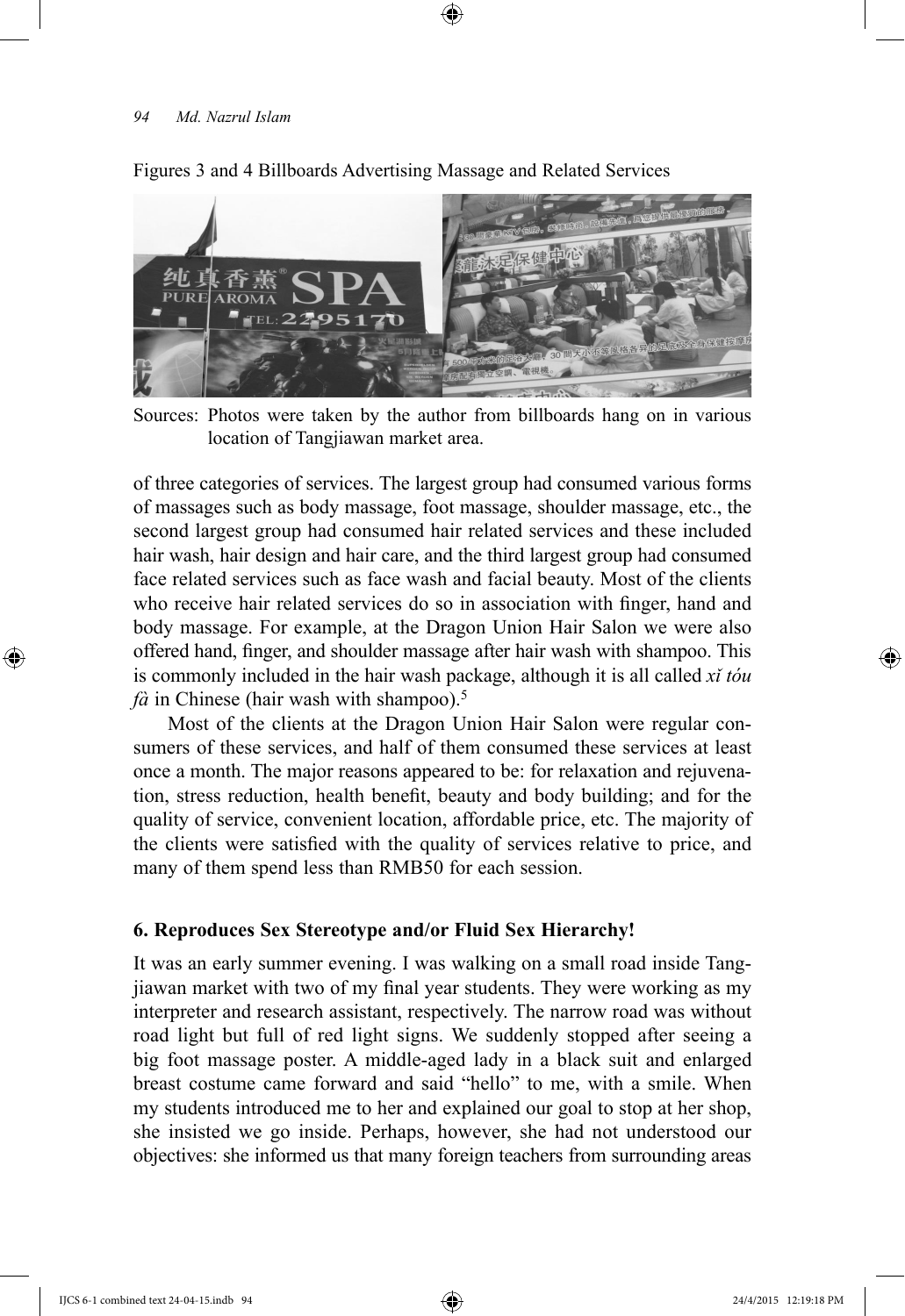visited her shop. After getting inside we noticed that it was not as small as we had thought. There was a big room with a number of foot massages chairs, surrounded by several small rooms with beds for body massage. She described the quality of service and how foreigners were satisfied. We found a man and woman sitting side by side consuming a foot massage provided by two young women. We realized that our only option for staying inside longer was to have a foot massage, which might help to build a rapport with the owner. Mid-aged men were entering frequently and heading to those small, dimly-lit rooms, where well-dressed young women were readily available to entertain them. We couldn't see what exactly was happening inside the room but we got to know from our foot massage providers that most of the clients were regular customers. The owner was kind enough to allow my students to talk with some of the customers and service providers. She hoped that more foreign customers from the surrounding universities would visit her shop in future.

Although sex work and prostitution are officially illegal in China, it is an underground industry conducted under the guise of massage and related services. It has become increasingly clear that the "social construction of sex and gender are centrally important themes" in the development of massage and related services (LaPointe, 2000). China is not an exception to this social construction of sexuality functioning under the development of the massage industry. Of the services providers and clients surveyed in our study, the majority of the clients were above 30 years of age, while the service providers are below 30 years old. The majority of the clients are male but their service providers are female. For example, statistics from the Dragon Union Foot Massage Center reveal that nearly 95 per cent of their service providers are female. Apart from this, a majority of the clients are married, while the majority of the service providers are unmarried. It is thus undeniable that masculinity and femininity are central features in massage and related service industries, and that age, sex and marital status are important factors for the service providers. It is also evident that sex and gender variables, as well as outright discrimination, are involved, as young female service providers touch the bodies of older men, who consume the body work and touch of younger females.

However, a large group of the clients are female, although fewer than the males, and that most of their massage and related services are provided by young males. These statistics clearly illustrate that "importance of sexuality and interest in bodily appearance" (Gottschang, 2001: 89) is increasingly a concern for urban Chinese women, particularly for those who have face massage, hair wash with shampoo through head massage, and forms of beauty treatment that require massage-related body contact. Contemporary Chinese women's magazines play an important role in publishing articles on topics related to "(the cultivation of) beautiful pale skin, exercise to keep the body slim and supple, and massage to keep breasts in shape" (*ibid*.: 90).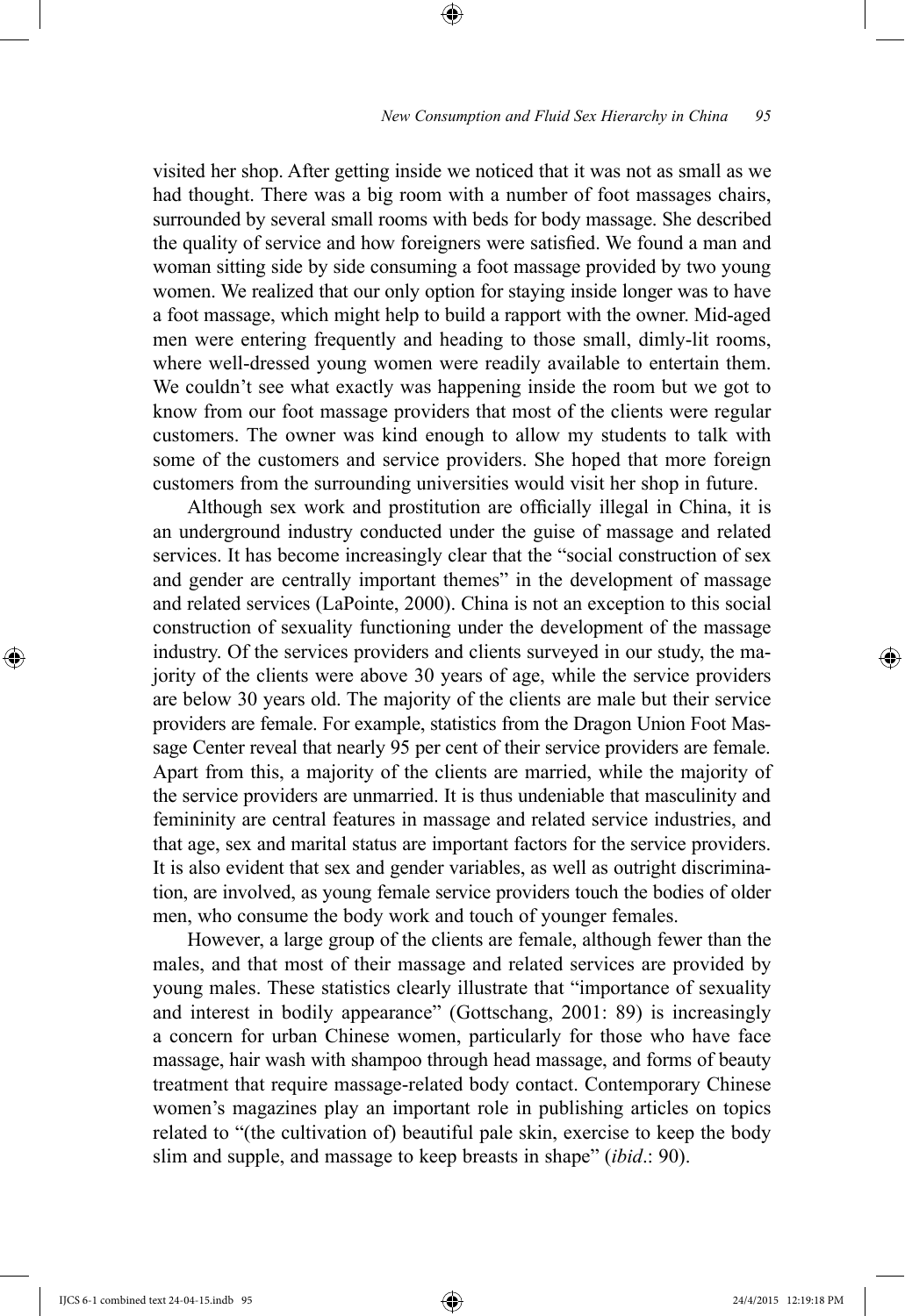During participant observation at Dragon Union Hair Salon, I sat on a sofa located next to the main entrance. A group of young female and male service providers were standing in order outside, in front of the main gate. Whenever, a female client entered, a male service provider came forward and approached her, or she approached him. They moved very quickly and came inside the room where service beds were available. While having a hair wash at the Dragon Union Hair Salon I asked my service providers why male service providers did not approach male clients. She smiled and did not answer my question. Today, a large group of urban professional Chinese women consume massage and related services as often as men do, with more or less similar objectives, and this helps to make the existing sex hierarchy fluidity hypothesis in China.

In July 19-25, 2010, I made observations for about 14 hours, at different times of the day, and saw 71 clients visit the Dragon Union Hair Salon, more than half of whom were male. The frequency of visits varied from time to time, with most of the clients visiting the hair salon in the early evening, particularly from 7:00–9:00 p.m. The majority of the male clients had a wash (hair wash with shampoo/*xǐ tóu fà*, which comes with a finger, hand, shoulder and back massage) and all of their service providers were female. Some of the male clients also consumed face washes, haircuts and body massage. At the same time, the majority of the female clients had hair washes with shampoo, and most of their service providers were male. The other services female clients consumed included haircuts, hair colourings, hair treatment, hair straightening and hair marcel, hair dressing and scalp massage, and facial treatments with massage. This trend of sex segregation, on the one hand, represents the mainstream perception and stereotype of sex involvement in the development of massage and related services, where male clients consume the touch of the female body and vice-versa. However, this also makes sex hierarchy fluid, simple because a large number of female clients are involved in this process of "body touch" consumption given the fact that nearly half of our randomly chosen surveyed clients were female.

#### **7. Government Policy and Suggestions for Systematic Development**

In China, therapeutic massage is regulated by the State Administration of Traditional Chinese Medicine under the Ministry of Health. At this moment there are several pioneer educational institutes such as Beijing University of Chinese Medicine and Guangzhou University of Chinese Medicine that offer education and training programs on Massage therapy and *Tuina*. However, the regulatory authority is aware that some institutions are conducting business through offering "Chinese massage", "Chinese medicine massage", "Chinese medicine health care", "Chinese medicine foot massage", "*Gua sha*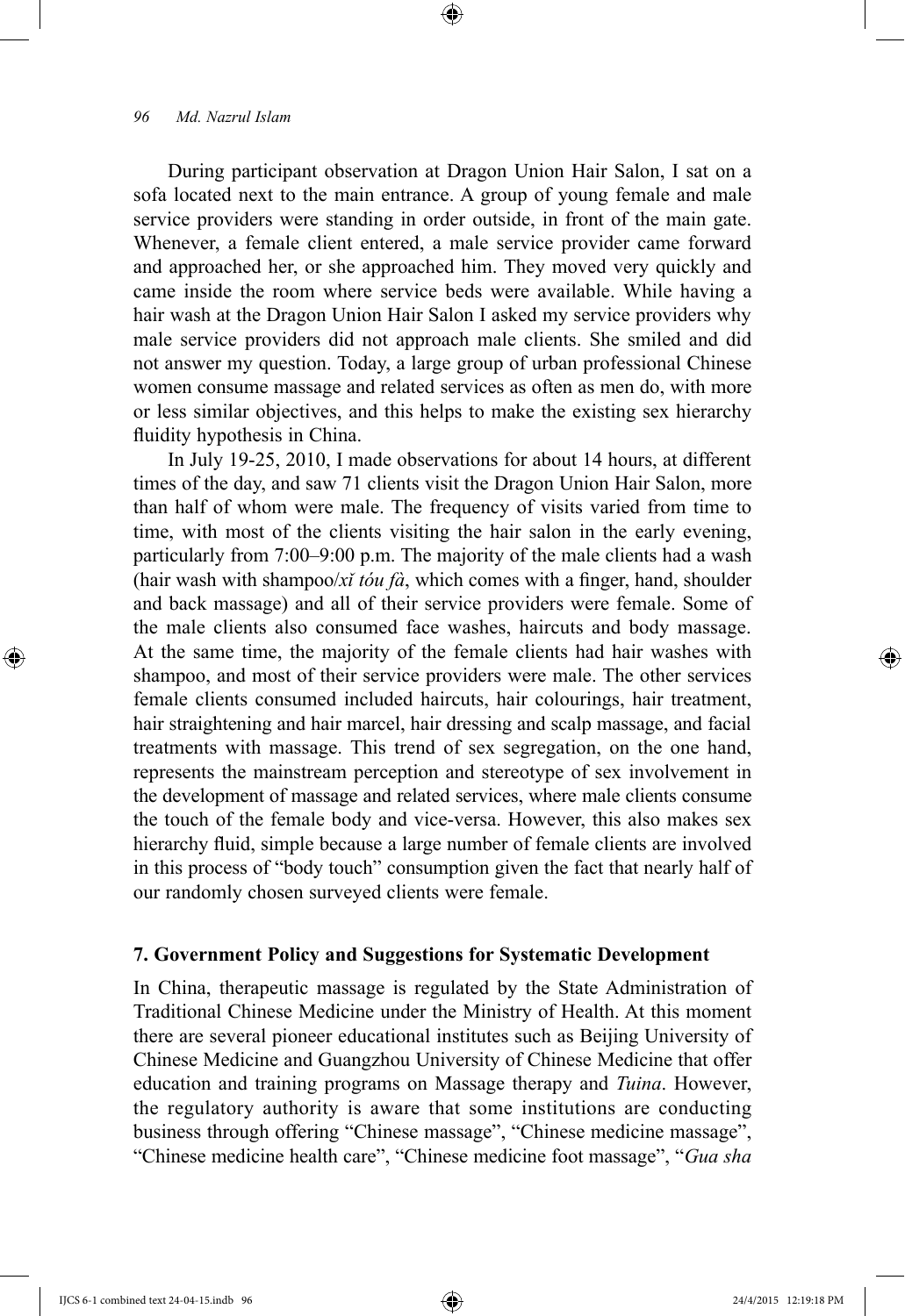(scrapping)", and "*Tuina*" in the name of therapeutic effect without following appropriate protocol which mislead consumers and damage the reputation of Chinese medicine. In order to strengthen the management of Chinese medicine massage, *gua sha* (scraping), *Tuina*, etc. and safeguard the people's health on the basis of the professional medical act, the authorities had noticed three major issues on September 2005: firstly, Chinese medicine massage, massage, *gua sha*, cupping method, belong to the medical activity that must be carried out in medical institutions; secondly, medical institutions have to carry out Chinese medicine massage, massage, *gua sha*, and other activities by their own health technicians and outside technicians should not be borrowed to carry out such activities; and thirdly, except for medical institutions, other institutions should not carry out Chinese massage, massage, *gua sha* and other activities through using medical terminology and titles such as "Chinese medicine", "health", "treatment", "disease", etc. (Liu, 2005).

As the findings from this research shows, massage services offered by the foot massage centres, hair salons, body massage shops are unregulated and an underground industry where the service centres and providers do not have any medical certification. This trend, however, could pose a serious challenge to people's health. Perhaps, China could learn from some affluent countries experience of offering therapeutic massage services and run massage industries such as the US or Canada. In the US, massage services are regulated by the individual state law and those regulations are governed by the American Massage Therapy Association (AMTA). AMTA has clear regulation on credentials for the massage therapy profession which include four steps: licensing, national certification, education and training with an accredited school, and membership in a professional association. Most states in the US regulate the massage therapy profession in the form of a license, registration or certification. Some cities, counties or other local governments also may regulate massage. National certifications in massage therapy in the US are administered by the National Certification Board for Therapeutic Massage and Bodywork (NCBTMB). AMTA recommends a minimum of 500 hours of supervised, inclass initial massage therapy training, which must include the study of anatomy and physiology, the theory and practice of massage therapy, and elective subjects as education and training credentials for practice massage therapy in the US (AMTA, 2015). The duration of education and training, however, may vary from state to state. For example, New York requires minimum 1000 hours of training in an accredited school whereas Alabama requires 650 hours from board approved massage therapy school.6 Membership in a credible professional association is another important credential in the massage therapy industry in the US which indicates professional preparation and accountability.

In Canada, massage therapy is regulated by the provincial governments and each province has its own requirements to become a massage therapy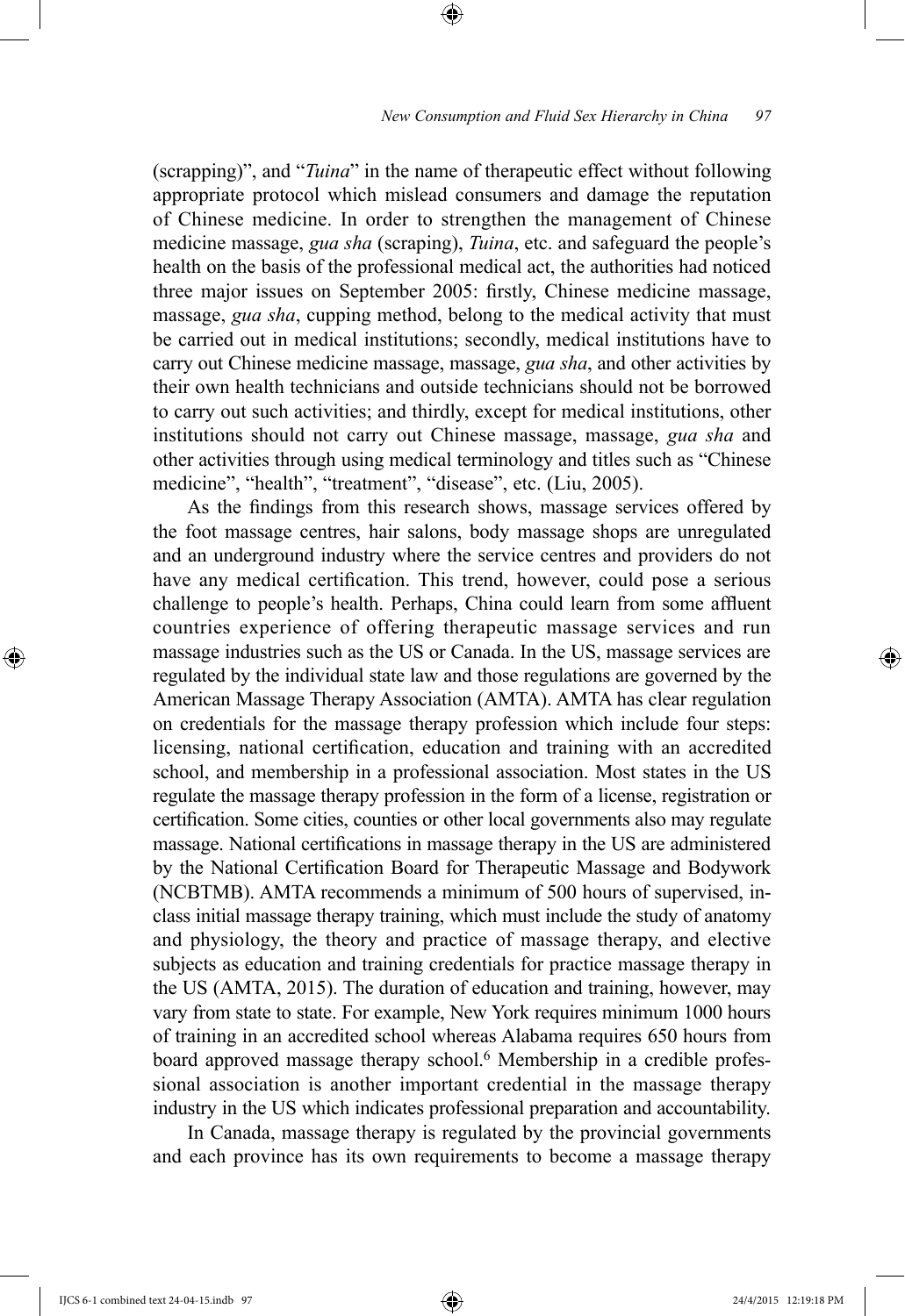provider. The Massage Therapy Alliance of Canada (MTAC) is the nationwide body for the massage therapists and all the provincial associations are affiliated with the national body. Different provinces in Canada have different training requirements to become a registered massage practitioner. For example, British Columbia requires a massage therapist to undergo a minimum 3000 hours educational curriculum before getting a registration whereas Ontario requires 2200 hours regulatory health care curriculum (MTAC, 2015). China can learn from the experience of the US and Canada and decentralize the regulatory power and handover to provincial governments and/or city governments. Local governments including the provincial and city levels can also introduce a minimum hours of training program for the massage therapists who are offering services under the table and without any official license or registration.

# **8. Conclusion**

Today, massage and related services have become popular, not only in the mega-cities but also in the small townships of China. They cater to various income groups. People are consuming massage and related services, as well as other consumption products. Historically, massage was developed in China for medical and therapeutic need and used to be a part of the Chinese mainstream healing process. However, contemporary massage and related services have changed direction and been transformed into popular culture for mass consumption. People are not considering massage as a healing process to cure disease or infirmity, but as a way of relaxation, rejuvenation and body consumption. Popular culture is a weighty "tool for understanding ourselves, our cultures, and our values and ideologies" (Bly, 2013: xiii), and massage and related services have become an integral part of the urban culture in China. People are consuming massage and related services without considering the medical or therapeutic background of the providers or the potential health benefits of the process.

As I have mentioned, massage and related services in small townships of China are an unregulated and underground industry, and people are consuming these services without consideration of their legality. It is a matter of demand and supply. As long as there is consumer demand, service providers are readily available. Professional qualification, accreditation or quality control is not very important in this development. Perhaps, China can learn from some developed countries such as the US and Canada to regulate the massage industry and ensure the quality of service and safeguard people's health. At the same time, this development has reproduced the existing sex stereotypes, where the majority of the clients are male but service providers are female. The social construction of gender and the biological construction of sex play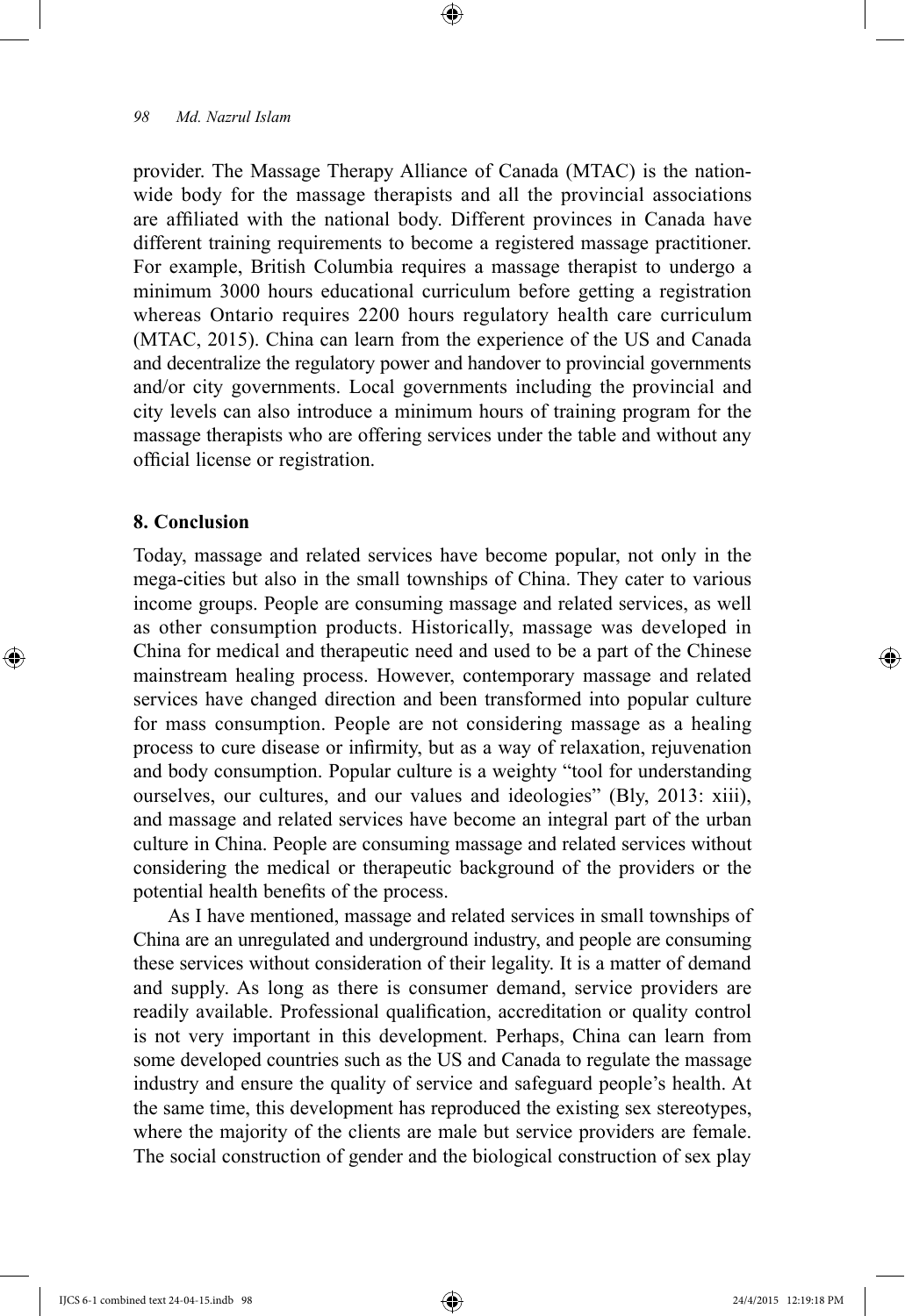an important role here. However, the development of massage culture has also challenged the existing sex hierarchy, as a large group of female clients are demanding services from male providers, making the sex hierarchy fluid.

#### **Acknowledgement**

I acknowledge my student assistants Ms. Chen Jingyi, Ms. Deng Xiao and Ms. Huang Lei from 2007 cohort and Ms. Lin Weiting from 2011 cohort for their sincere cooperation and hard work during data collection, transcription and field work. This project could not have been carried out without their enthusiastic effort. I also acknowledge the United International College, Beijing Normal University-Hong Kong Baptist University for providing a College Research Grant for my pursuance of this study.

#### **Notes**

Write-up for Md Nazrul Islam

- 1. Nine years of middle school education is compulsory in the People's Republic of China.
- 2. Some of this information was collected from a flyer published and distributed by the Dragon Union Foot Massage Center as part of their advertisement.
- 3. This information was collected from a billboard hang on the gate of the Dragon Union Foot Massage Center during our visit.
- 4. Original name has not been used.
- 5. Some clients consume several services during the same visit.
- 6. Accessed 6 March 2015 from  $\langle \text{http://www.antamasage.org/regularion/detail/6>}\rangle$ .

# **References**

- American Massage Therapy Association (AMTA) (2015), Credentials for the massage therapy profession. Accessed 7 March 2015 from <http://www.amtamassage.org/ findamassage/credential.html>.
- Betts, Raymond F. and Lyz Bly (2013), "Preface", in Raymond F. Betts and Lyz Bly (eds), *A History of Popular Culture*, London and New York: Routledge.
- Bowman, Paul (2013), *Beyond Bruce Lee: Chasing the Dragon through Film, Philosophy and Popular Culture*, London and New York: Wallflower Press.
- Cavaye, Joyce (2012). "Does Therapeutic Massage Support Mental Well-Being?" *Medical Sociology Online*, Vol. 6, No. 2, pp. 43-50.
- Ciochetto, Lynne (2011). *Globalization and Advertising in Emerging Economics: Brazil, Russia, India and China*. London and New York: Routledge.
- Evans, Harriet (2006), "Fashions and feminine consumption", in Latham, Kevin *et al*. (eds), *Consuming China: Approaches to Cultural Change in Contemporary China*, London and New York: Routledge.